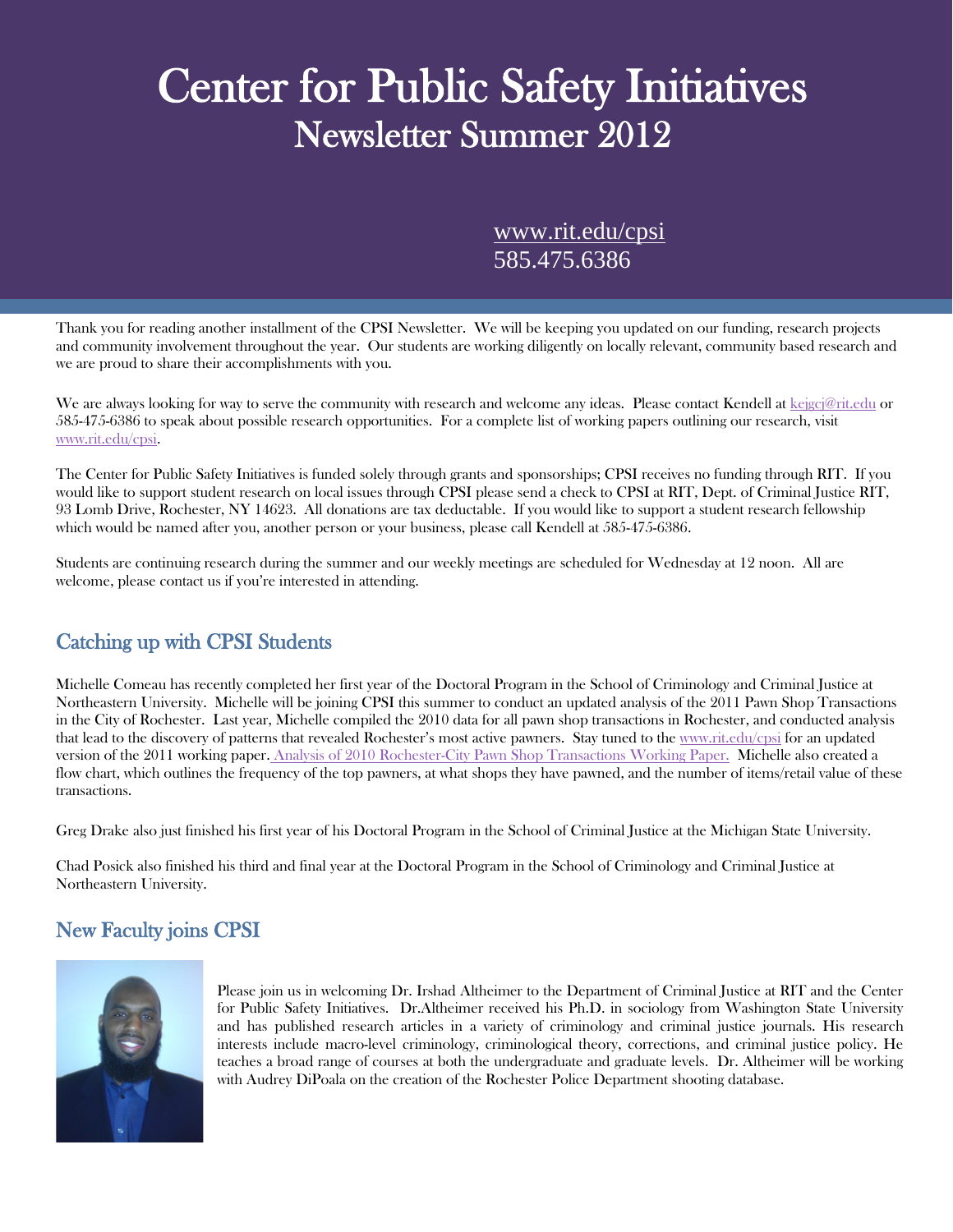## Research Spotlight

On Saturday, May  $5^{\circ}$ , CPSI faculty, staff and students showcased their research at the Imagine RIT: Innovation + Creativity Festival. Students presented their research in a poster session, dealing with issues surrounding the legal status of medical marijuana [\(read](http://www.rit.edu/cla/cpsi/WorkingPapers/2012/2012-01.pdf)  [the working paper here\)](http://www.rit.edu/cla/cpsi/WorkingPapers/2012/2012-01.pdf); an evaluation of Project TIPS [\(Jones Square,](http://www.rit.edu/cla/cpsi/WorkingPapers/2012/2012-03.pdf) [Frost Avenue,](http://www.rit.edu/cla/cpsi/WorkingPapers/2012/2012-04.pdf) [Conkey & Clifford\)](http://www.rit.edu/cla/cpsi/WorkingPapers/2012/2012-05.pdf); an analysis of gun violence in Western New York; and an analysis of Rochester burglary data.



In June the Center for Public Safety Initiatives (CPSI) sent Dr. John McCluskey and six assistant researchers (Audrey DiPoala, Erin Doyle, Tristen Durand, Arindam Ghosh, Michael Langenbacher, and George Mackenzie) to represent RIT at the North Eastern Association of Criminal Justice Sciences conference held at Roger Williams University in Rhode Island. The six presented on a number of programs and studies that CPSI is currently involved in: Michael presented on Project TIPS, Audrey presented on the creation of a shooting database with Rochester Police Department and the Monroe Crime Analysis Center, Arindam and George presented on the geo-spatial analysis of burglaries in Monroe County, and Erin and Tristen presented their research on female burglars in Monroe County.

Following the presentation, the CPSI representatives attended presentations and took in some of the sights and local cuisine. Pictured is the group at the Newport Cliff Walk, a scenic 3.5 trail that sits between the Atlantic Ocean and a National Historic District, home to several mansions and the Salve Regina campus. Without the support of the College of Liberal Arts, the community partnerships and those working in the Center for Public Safety Initiatives, this trip would not have been possible.